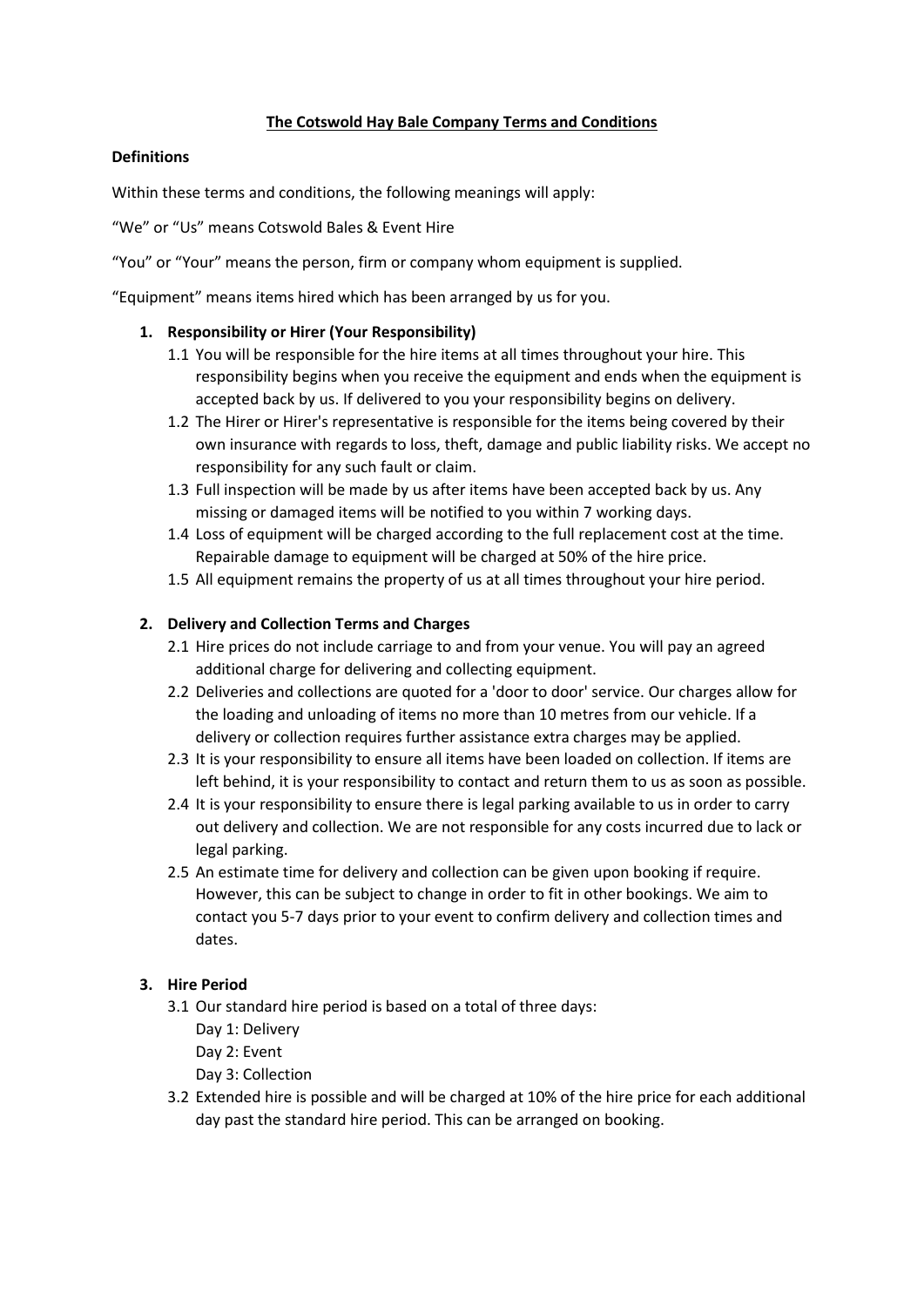### **4. Payment terms**

- 4.1 Upon request to hire equipment a quote will be provided by us to you either in writing or verbally.
- 4.2 When accepting a quote, a 20% non-refundable deposit will be requested to reserve the equipment. The balance will be paid by the delivery date at the latest unless arranged beforehand.
- 4.3 Acceptance of a quote in writing becomes subject to the cancellation charges stated in 5.1

# **5. Cancellation Terms & Fees**

# **Please note the 20% deposit is non-refundable in all scenarios:**

4.1 It the event of a cancellation the following charges will apply:

- up to 7 working days prior to hire 0% charge
- between 7 and 3 working days prior to hire 25% charge
- within 3 working days of hire date 50% charge

Cancellations must be received via email, please do not leave a voice message.

#### **6. Liability and Indemnity**

- 6.1 Cotswold Bales & Event Hire shall not be liable to the Hirer for:
	- 6.1.1 any indirect consequential or special loss, loss of business, profits, goodwill, contracts, revenues, wages, fees or expenses due to late delivery, non-delivery, unsuitability, defective or stoppage of Equipment after this has become apparent to the hirer or other claims for compensations as a result of or in connection with
		- a) Any breach by the hirer of their obligations under these terms
		- b) Any claims made by a third party in connection with equipment hired
		- c) Death or personal injury arising as a result of equipment other than in accordance with manufacturer's instructions (subject to clause ……).
- 6.2 Nothing in these terms and conditions shall exclude us from liability of death or personal injury caused by our negligence or other type of liability which cannot be excluded by operation of law.
- 6.3 If Cotswold Bales & Event Hire is found to be liable in respect of any loss or damage to the Hirer's property the extent of our liability will be limited to the retail cost of the damage property.
- 6.4 Cotswold Bales & Event Hire total liability to the Hirer in relation to any contract shall not exceed the total amount stated in the contract. To the extent that any of our liability to you would be met by our insurance then our liability shall be extended to the extent that such liability is met by such insurance.

# **7. Risk Assessments & Safety**

- 7.1 We ensure all our equipment is maintained to ensure safe handling and correct use. Electrical items are PAT tested. All equipment is checked before and after hire and we undergo regularly maintenance to ensure this.
- 7.2 We are not responsible for any injury or damage to animals, property, people or objects as a result of using our equipment under hire.